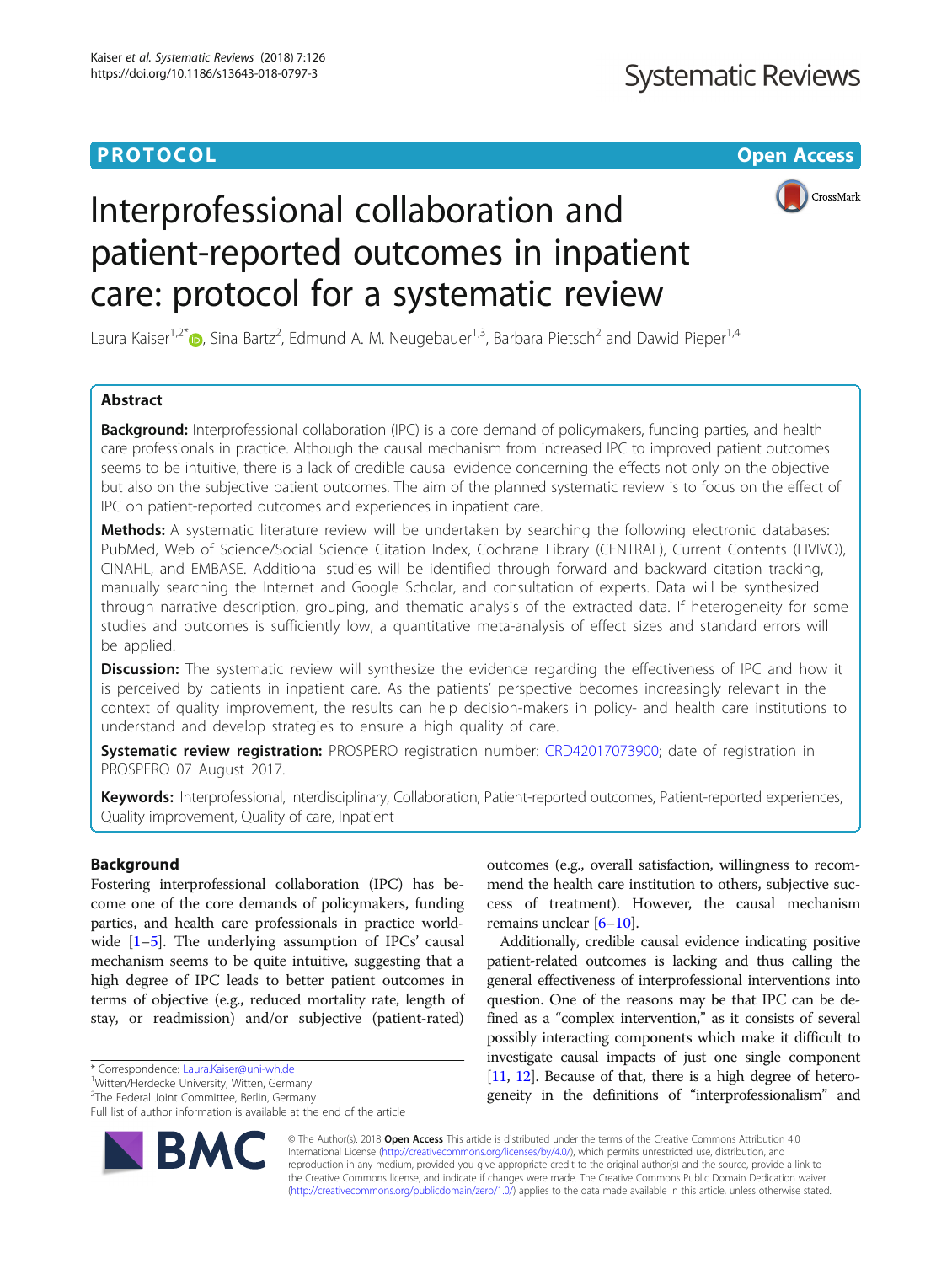so-called interprofessional interventions in the existing literature [\[6](#page-5-0), [7,](#page-5-0) [12](#page-5-0), [13](#page-5-0)] (see the "Inclusion criteria" section for the adapted definition of IPC in the planned systematic review).

There is a steadily growing body of literature on the effects of IPC (see Fig. 1). An early review by the Cochrane Collaboration Group [[6\]](#page-5-0) focuses on the effect of IPC on one single subjective patient-reported outcome (i.e., patient satisfaction). Unfortunately, the authors only include a small number of studies and therefore conclude that IPC "should be labeled 'promising' rather than 'proven'" [[6\]](#page-5-0). They recommend evaluating IPC within more rigorous evaluation studies, so that later reviews may find more substantial and credible evidence. A more recent Cochrane review from 2017 [\[14](#page-5-0)] examined the effect of IPC interventions on patient health outcomes, such as quality of life and patient-assessed quality of care, by reviewing randomized control trials. Once again, the authors conclude that the body of evidence is limited—only one of nine included studies referred to the subjective outcome of patient-assessed quality of life. Another systematic review [\[7\]](#page-5-0) deals with the effect of IPC on objective patient-related outcomes. Here, the authors conclude that interprofessional interventions on general medical wards have little effects on the objective patient outcomes. However, their review does not include evidence on subjective and patient-reported outcomes, even though the authors state that such an analysis would be "valuable."

Both the Cochrane review and the systematic review by Pannick et al. focus on few outcomes even though subjective outcomes are increasingly reported within the primary studies of adequate internal validity. Overall, the evidence base regarding the effects of IPC appears to be weak because of small effect sizes on objective outcomes, studies with generally only low or questionable internal validity, and omission of patient-reported outcomes in available research syntheses. Thus, the planned systematic review aims to add to the current state of literature by synthesizing evidence of IPC on (subjective) patient-reported outcomes and experiences in inpatient care. The results are expected to lead to relevant implications for policymakers, health care professionals, and other stakeholders by helping them to understand the patient-related effectiveness of a complex intervention like IPC.

This protocol outlines the planned systematic review in accordance with the Preferred Reporting Items for Systematic Reviews and meta-analyses Protocols (PRIS-MA-P) checklist (see Additional file [1](#page-4-0)) [\[15](#page-5-0)]. The review will focus on the following questions:

- 1. Does IPC affect patient-reported outcomes and patient-reported experiences in inpatient care?
- 2. Are there any heterogeneous effects of IPC by type of intervention?
- 3. Are there any heterogeneous effects of IPC within different medical fields and/or study populations?

# Methods/design

# Criteria for or against the inclusion of studies Inclusion criteria

Types of participants As inpatient care operates in a more controlled setting compared to ambulatory care, the review includes only the study populations of patients who received interprofessional interventions in an inpatient setting.

Types of interventions As mentioned above, there is a high degree of heterogeneity in the literature regarding the definitions of IPC. In the planned systematic review,

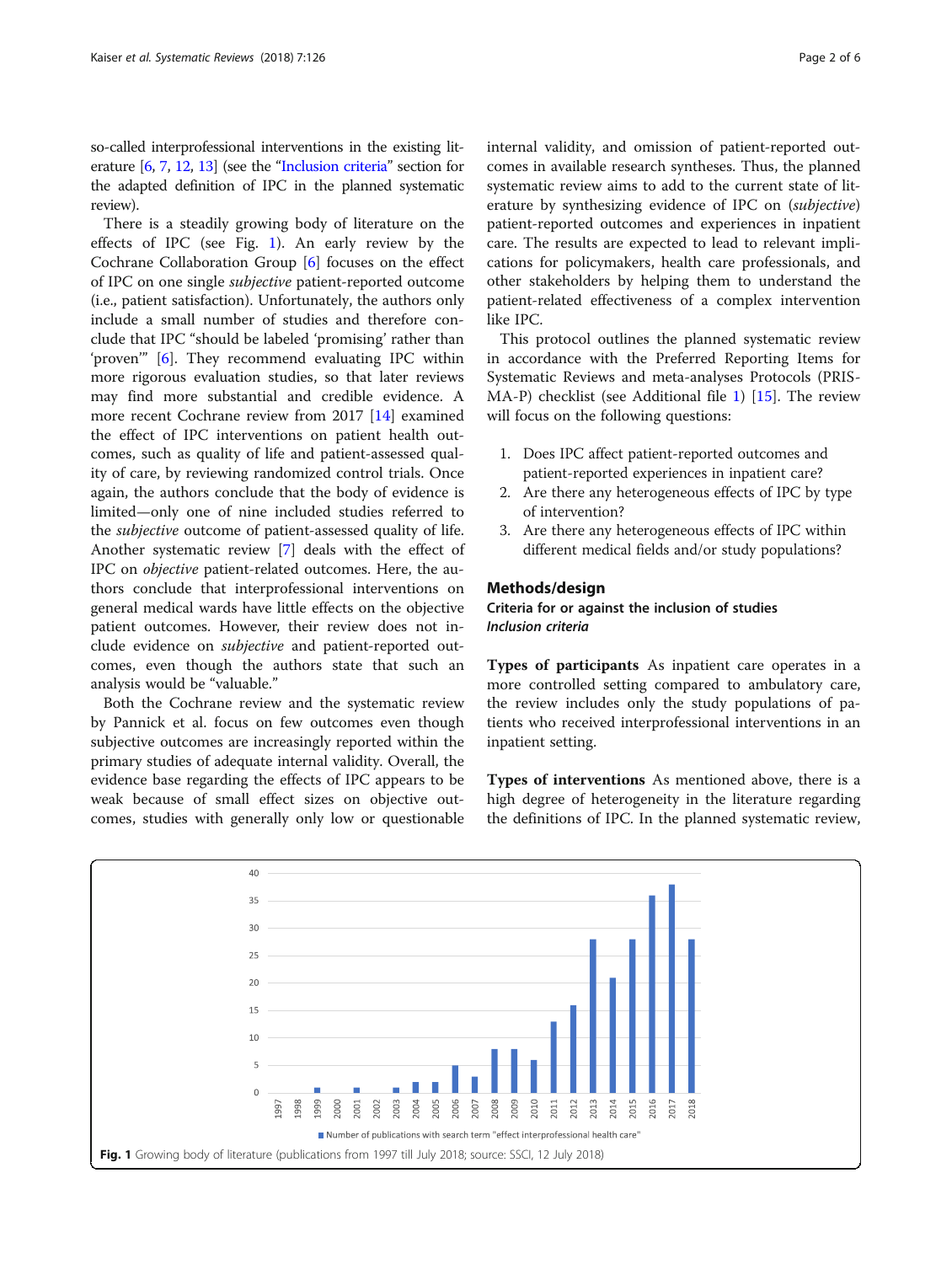the definition of IPC is adapted from the Cochrane review [\[14](#page-5-0)] and the systematic review by Pannick et al. [\[7](#page-5-0)], as they represent the key publications in this literature. Therefore, IPC is defined as a work-sharing cooperation in which professionals from more than one health or social care profession cooperate with the explicit goal of improving collaboration and/or increasing patient-related care quality.

According to Reeves et al. [\[16](#page-5-0)], interprofessional interventions can be categorized into three groups: (1) interprofessional education, (2) interprofessional practice, and (3) interprofessional organization. If possible, the planned systematic review will adapt these categories to split up the described interventions in the included studies.

Types of included studies The review will include randomized controlled and controlled clinical trials as well as controlled before-and-after studies and interrupted time series designs. The Cochrane Effective Practice and Organization of Care Groups' (EPOC) criteria and terminology are used to define the different study types [\[17\]](#page-5-0).

Types of outcomes The review will include studies which report on patients' subjective outcomes and experiences, such as overall satisfaction, willingness to recommend, quality of life, or subjective success of treatment. We will not distinguish between studies reporting subjective outcomes as primary or secondary outcomes.

# Exclusion criteria

There are nine reasons for the exclusion of studies (see Table 1). As soon as one of the nine criteria applies to a study, it will be excluded.

Table 1 Exclusion criteria

| Exclusion criteria |                                                                                                                                              |  |  |
|--------------------|----------------------------------------------------------------------------------------------------------------------------------------------|--|--|
| A <sub>1</sub>     | Thematically not relevant (no interprofessional collaboration as<br>defined, no patient-reported outcomes and/or experiences)                |  |  |
| A2                 | Research question not suitable (e.g., impact assessment of a<br>complex intervention without focusing on interprofessional<br>collaboration) |  |  |
| A <sub>3</sub>     | Design (e.g., comment, letter to the editor)                                                                                                 |  |  |
| A4                 | Duplicate                                                                                                                                    |  |  |
| A5                 | Context not transferable (WHO mortality stratum B to E)                                                                                      |  |  |
| A6                 | Date of publication (date before 1997)                                                                                                       |  |  |
| A7                 | Language (not in German or English)                                                                                                          |  |  |
| A8                 | Full text not available                                                                                                                      |  |  |
| A <sub>9</sub>     | Animal or laboratory study                                                                                                                   |  |  |

# Search methods for identification of studies Electronic databases

Relevant publications will be identified through a systematic search of the following six electronic databases:

- PubMed (see the draft in Table [2](#page-3-0))
- Web of Science/Social Science Citation Index
- Cochrane Library (CENTRAL)<br>• Current Contents (LIVIVO)
- Current Contents (LIVIVO)<br>• CINAHL (EBSCO)
- CINAHL (EBSCO)
- EMBASE

The electronic search strategy has been developed in agreement with an information professional and was checked by a researcher with long-term experience regarding systematic reviews and search strategies following the guideline for Peer Review of Electronic Search Strategies (PRESS) [[18\]](#page-5-0).

# Other sources

Further studies will be found through forward and backward citation tracking as well as a manual search of the Internet and Google Scholar. Experts (as for example authors of included studies) will be consulted to identify the relevant and perhaps missing primary studies.

### Data collection

The screening process consists of two stages which are carried out by two reviewers (LK and SB): (1) title and abstract screening and (2) full-text screening. After reading a study's title and abstract, it will be categorized into either "in" or "out" during the first screening step. If there is any concern (e.g., because of a very brief or missing abstract), the study will be categorized with "in," to determine its eligibility in the second screening step. For each study included in the first screening, the full text will be obtained.

During the second screening (full-text screening), the group of excluded studies will be allocated to one of the nine exclusion criteria (see Table 1). All studies included in the second screening will be subject to data extraction. After finishing the full-text screening, included studies will be checked for their references, and authors will be contacted to identify possible missing studies.

To assess inter-rater reliability, a subsample of 10% of the full sample of studies will be selected and screened independently by LK and SB. If inter-rater reliability is sufficiently high (kappa statistic  $\geq$  0.81 [[19\]](#page-5-0)), subsequent screening of the remaining 90% of the full sample will be conducted by LK and SB with each coder covering 45% of the remaining sample.

# Data extraction and management

Data extraction will include country, setting (medical field), definition of IPC, description of intervention and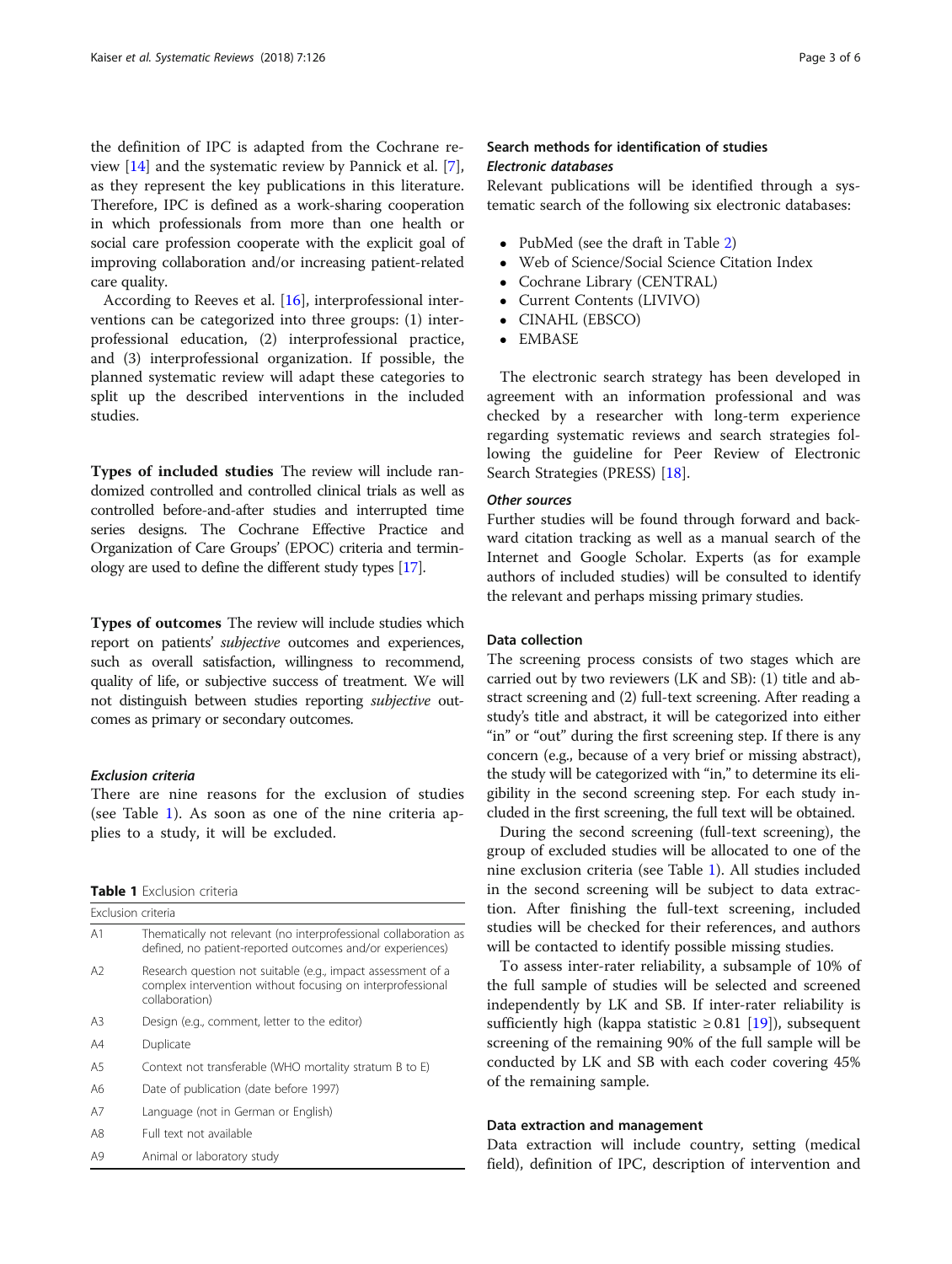<span id="page-3-0"></span>Table 2 PubMed search strategy (draft)

| PubMed search strategy, searched on XX July 2017 |          |                                                                                                                  |      |  |
|--------------------------------------------------|----------|------------------------------------------------------------------------------------------------------------------|------|--|
| Concept                                          | Search # | Search string                                                                                                    | Hits |  |
| Inpatient care                                   | 1        | Inpatients [MeSH]                                                                                                |      |  |
|                                                  | 2        | ward* [ti,ab]                                                                                                    |      |  |
| Interprofessional                                | 3        | interprofessional relations [MeSH]                                                                               |      |  |
| collaboration (IPC)                              | 4        | patient care team [MeSH]                                                                                         |      |  |
|                                                  | 5        | intersectoral collaboration [MeSH]                                                                               |      |  |
|                                                  | 6        | team* [ti,ab]                                                                                                    |      |  |
|                                                  | 7        | cooperat* [ti,ab]                                                                                                |      |  |
|                                                  | 8        | co-operat* [ti,ab]                                                                                               |      |  |
|                                                  | 9        | collaborat* [ti,ab]                                                                                              |      |  |
|                                                  | 10       | transprofession* [ti,ab]                                                                                         |      |  |
|                                                  | 11       | trans-profession* [ti,ab]                                                                                        |      |  |
|                                                  | 12       | transdisciplinar* [ti,ab]                                                                                        |      |  |
|                                                  | 13       | trans-disciplinar* [ti,ab]                                                                                       |      |  |
|                                                  | 14       | multiprofession* [ti,ab]                                                                                         |      |  |
|                                                  | 15       | multi-profession* [ti,ab]                                                                                        |      |  |
|                                                  | 16       | multidisciplinar* [ti,ab]                                                                                        |      |  |
|                                                  | 17       | multi-disciplinar* [ti,ab]                                                                                       |      |  |
|                                                  | 18       | interprofession* [ti,ab]                                                                                         |      |  |
|                                                  | 19       | inter-profession* [ti,ab]                                                                                        |      |  |
|                                                  | 20       | interdisciplinar* [ti,ab]                                                                                        |      |  |
|                                                  | 21       | inter-disciplinar* [ti,ab]                                                                                       |      |  |
| Patient-reported<br>outcomes (PRO),              | 22       | Patient Outcome Assessment<br>[MeSH]                                                                             |      |  |
| patient-reported<br>experiences (PRE)            | 23       | patient reported [ti,ab]                                                                                         |      |  |
|                                                  | 24       | patient-reported [ti,ab]                                                                                         |      |  |
|                                                  | 25       | outcom* [ti,ab]                                                                                                  |      |  |
|                                                  | 26       | experienc* [ti,ab]                                                                                               |      |  |
|                                                  | 27       | patients' [ti,ab]                                                                                                |      |  |
|                                                  | 28       | satisfact* [ti,ab]                                                                                               |      |  |
|                                                  | 29       | rating* [ti,ab]                                                                                                  |      |  |
|                                                  | 30       | perspect* [ti,ab]                                                                                                |      |  |
|                                                  | 31       | percept* [ti,ab]                                                                                                 |      |  |
|                                                  | 32       | quality of life [ti,ab]                                                                                          |      |  |
| Combination                                      | 33       | 1 OR 2                                                                                                           |      |  |
| within concepts                                  | 34       | 3 OR 4 OR 5 OR 6 OR 7 OR 8 OR 9<br>OR 10 OR 11 OR 12 OR 13 OR 14 OR<br>15 OR 16 OR 17 OR 18 OR 19 OR 20<br>OR 21 |      |  |
|                                                  | 35       | 22 OR 23 OR 24 OR 2526 OR 27 OR<br>28 OR 29 OR 30 OR 31 OR 32                                                    |      |  |
| Combination<br>of concepts                       | 36       | 33 AND 34 AND 35 [year 1997-2017;<br>humans; language English or<br>Germanl                                      |      |  |

the authors' suggested causal mechanism, study design, study population size, participant demographics, intervention classification to one of the three intervention groups (interprofessional education, interprofessional practice, interprofessional organization) according to Reeves et al. (see above), description of intervention, details to control conditions, times of measurement, outcomes (such as overall satisfaction, willingness to recommend, quality of life, or subjective success of treatment), and robustness examinations.

Studies excluded in the second screening will be recorded in a supplementary appendix. A flow diagram (see Fig. [2](#page-4-0)) will be used to illustrate the process of study selection and data collection.

# Quality assessment

Risk of bias of included studies will be assessed using the Cochrane "Risk of Bias" (RoB) tool for randomized controlled trials [[20](#page-5-0)] and the "Risk Of Bias In Non-randomized Studies" of Interventions (ROBINS-I) [[21](#page-5-0)]. If there is anything missing which is important for bias assessment, the authors will be contacted and asked to provide further information.

The EPOCs' quality criteria will be used to assess the methodological quality of each included study. According to the EPOCs' data collection checklist, each criterion will be rated and categorized as "done," "not clear," or "not done" [[17](#page-5-0)].

The information of the quality assessment will be used to determine which studies are subject to a possible quantitative analysis (see below the "Data synthesis" section).

# Data synthesis

Studies will be primarily synthesized through narrative description, grouping, and thematic analysis of the extracted data.

If principle comparability for specific subsamples of studies regarding interventions, participants, and outcomes is sufficiently given, a quantitative meta-analysis of effect sizes and standard errors will be applied to the subsamples of studies with low risk of bias. Because IPC is generally a complex intervention with multiple dimensions of possible between study-heterogeneity, a random-effects meta-analysis model is the most appropriate starting point of quantitative synthesis. For the subsamples of studies on similar outcomes, interventions, and participants, a random-effects meta-analysis [[22\]](#page-5-0) with Knapp and Hartung corrected standard errors [[23\]](#page-5-0) will be conducted. Due to the expected high levels heterogeneity (with regard to study types, interventions, and study populations), pooled analysis across interventions and participant groups is not planned.

Publication bias will be examined primarily via visual inspections of funnel plots. If appropriate, an adjustment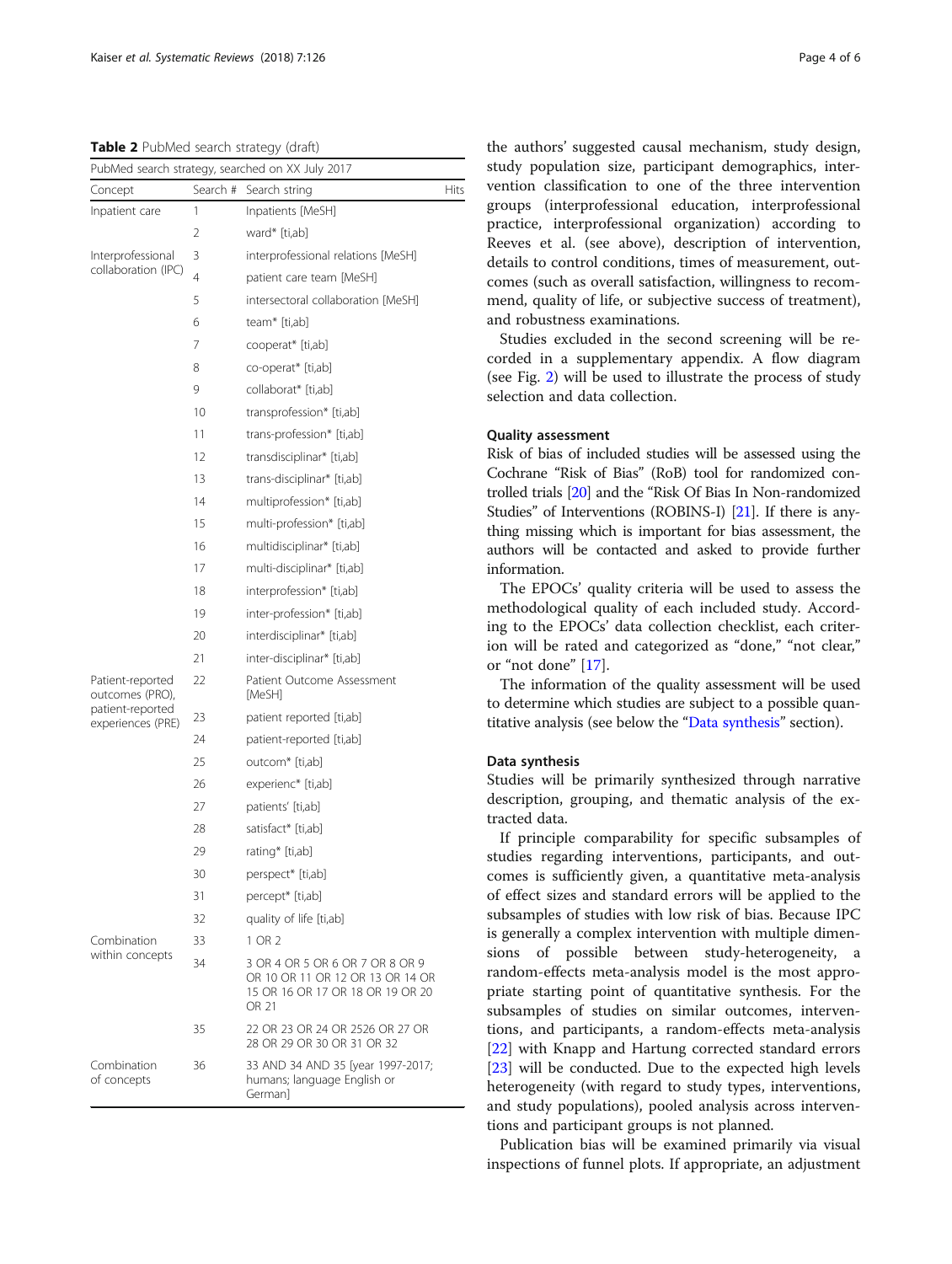<span id="page-4-0"></span>

via statistical methods such as "trim and fill" [\[24\]](#page-5-0) or the PET-PEESE procedure [[25\]](#page-5-0) will be evaluated as options.

The results of the systematic review will be reported and published according to the Preferred Reporting Items for Systematic Reviews and Meta-analyses (PRISMA) checklist [\[26\]](#page-5-0).

# **Discussion**

The described systematic review aims to contribute to the literature on IPC and its effects on patient-reported outcomes. The effectiveness of IPC regarding the objective outcomes is still uncertain, but the available evidence clearly tilts towards small average positive effect sizes on selected objective outcomes with no available evidence regarding subjective patient-related outcomes. Thus, this systematic review tries to address this gap in the literature by synthesizing primary studies focusing on this question. It can be assumed that IPC—as a complex intervention—may have greater effects on subjective outcomes in comparison to objective outcomes.

As patients' experiences gain more attention in terms of quality improvement in inpatient care and especially in terms of patient-perceived quality of care, it seems to be important to understand how IPC is experienced and how it effects patient-reported outcomes. Therefore, the

results of this systematic review can not only widen the insights of IPC as a form of inpatient care, but also the knowledge about the patient-reported quality of care. The results are expected to lead to relevant implications for policymakers, decision-makers, and health professions in daily practice and will contribute to a balanced assessment of the effects of IPC on patient-related outcomes.

# Additional file

[Additional file 1:](https://doi.org/10.1186/s13643-018-0797-3) PRISMA-P checklist. (DOCX 33 kb)

#### Abbreviations

EPOC: Cochrane Effective Practice and Organization of Care Group; IPC: Interprofessional collaboration; PRESS: Peer Review of Electronic Search Strategies

#### Acknowledgements

The authors would like to thank Grit Bellmund (information professional from the Federal Joint Committee) for the help in developing the electronic search strategy

#### Funding

This research received no specific grant from any funding agency in the public, commercial, or not-for-profit sectors.